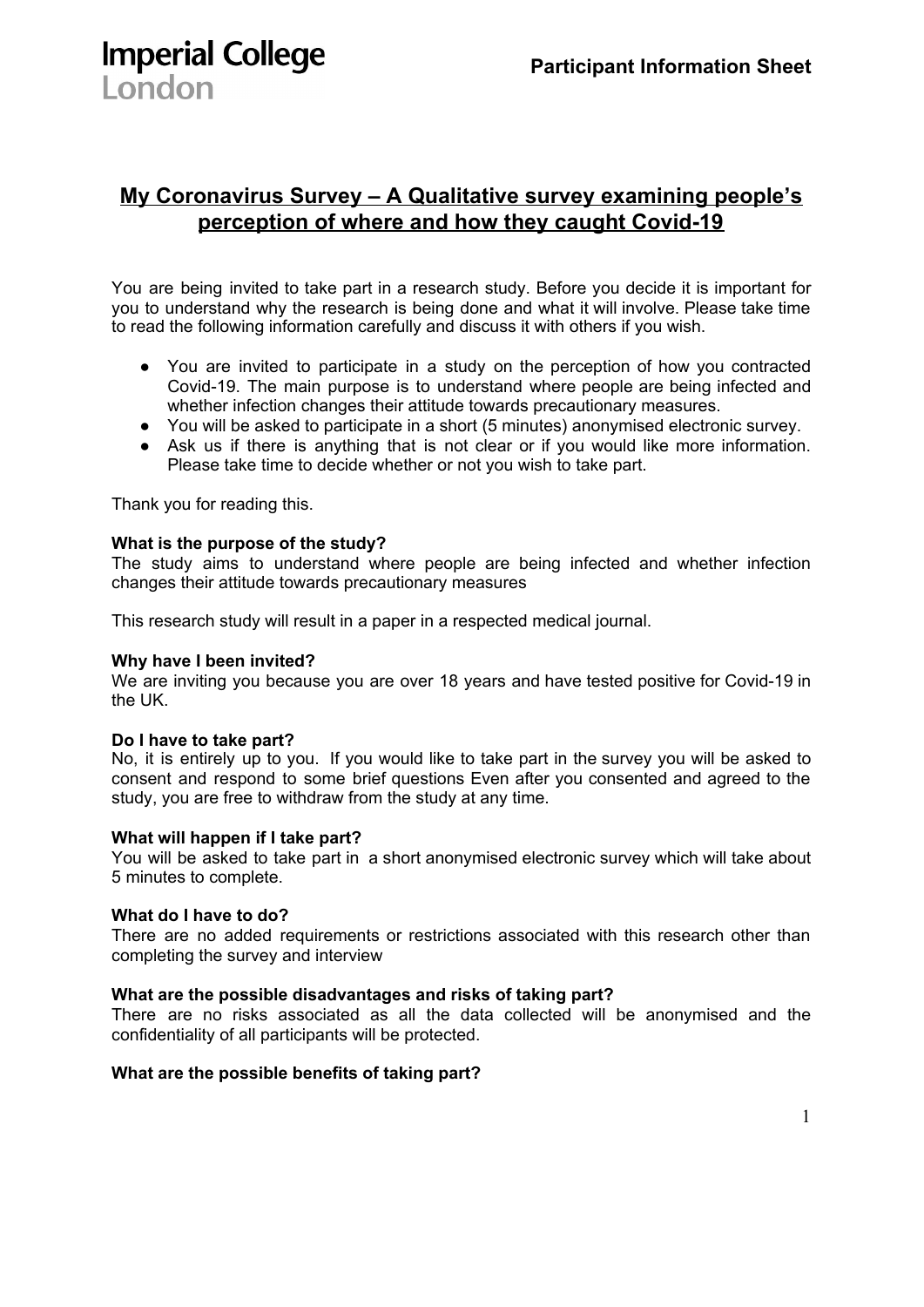# **Imperial College** London

The interview findings will be extremely helpful in shaping our understanding of what the general population thinks about how Covid-19 is spread.

## **What if something goes wrong?**

If you are harmed by taking part in this research project, there are no special compensation arrangements. If you are harmed due to someone's negligence, then you may have grounds for a legal action. Regardless of this, if you wish to complain, or have any concerns about any aspect of the way you have been treated during the course of this study then you should immediately inform the Investigator (Austen El-Osta; [a.el-osta@imperial.ac.uk](mailto:a.el-osta@imperial.ac.uk)). If you are still not satisfied with the response, you may contact the Imperial College, Research Governance and Integrity Team (RGIT).

## **WHERE CAN YOU FIND OUT MORE ABOUT HOW YOUR INFORMATION IS USED You can find out more about how we use your information**

- **● Participant Information Sheet**
- **● by asking one of the research team**
- **● by sending an email to [a.el-osta@imperial.ac.uk](mailto:a.el-osta@imperial.ac.uk)**

## **Transparency notice**

## **HOW WILL WE USE INFORMATION ABOUT YOU?**

## **Research Study Title: My Coronavirus Survey – A Qualitative survey examining people's perception of where and how they caught Covid-19**

Imperial College London is the sponsor for this study. Healthily is the data controller for this study. This means that Healthily is responsible for looking after your information and sharing it appropriately with. Imperial College London. Imperial will keep your personal data for:

- 10 years after the study has finished in relation to data subject consent forms.
- 10 years after the study has completed in relation to primary research data.

We will need to use information from you for this research project.

This information will include your;

• age • city/location • gender ethnicity

People will use this information to do the research or to check your records to make sure that the research is being done properly. We will keep all information about you safe and secure.

People who do not need to know who you are will not be able to see your name or contact details. Your data will have a code number instead.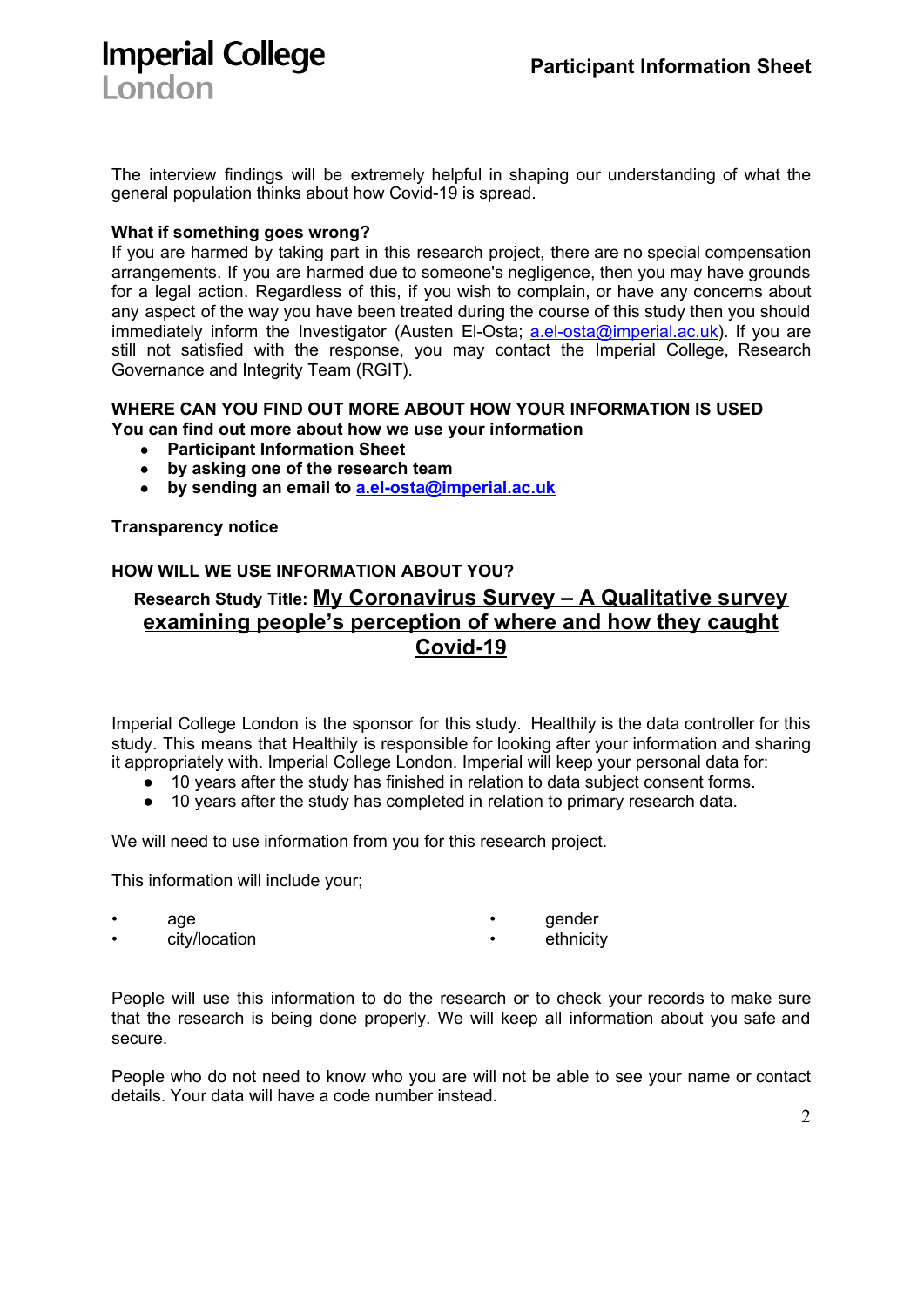Once we have finished the study, we will keep some of the data so we can check the results. We will write our reports in a way that no-one can work out that you took part in the study.

#### **LEGAL BASIS**

London

**Imperial College** 

As a university we use personally-identifiable information to conduct research to improve health, care and services. As a publicly-funded organisation, we have to ensure that it is in the public interest when we use personally-identifiable information from people who have agreed to take part in research. This means that when you agree to take part in a research study, we will use your data in the ways needed to conduct and analyse the research study.

Health and care research should serve the public interest, which means that we have to demonstrate that our research serves the interests of society as a whole. We do this by following the UK Policy [Framework](https://www.hra.nhs.uk/planning-and-improving-research/policies-standards-legislation/uk-policy-framework-health-social-care-research/) for Health and Social Care Research

## **INTERNATIONAL TRANSFERS**

There may be a requirement to transfer information to countries outside the European Economic Area (for example, to a research partner). Where this information contains your personal data, Imperial College London will ensure that it is transferred in accordance with data protection legislation. If the data is transferred to a country which is not subject to a European Commission (**EC**) adequacy decision in respect of its data protection standards, Imperial College London will enter into a data sharing agreement with the recipient organisation that incorporates EC approved standard contractual clauses that safeguard how your personal data is processed.

#### **SHARING YOUR INFORMATION WITH OTHERS**

For the purposes referred to in this privacy notice and relying on the bases for processing as set out above, we will share your personal data with certain third parties.

● Other College employees, agents, contractors and service providers (for example, suppliers of printing and mailing services, email communication services or web services, or suppliers who help us carry out any of the activities described above). Our third party service providers are required to enter into data processing agreements with us. We only permit them to process your personal data for specified purposes and in accordance with our policies.

## **WHAT ARE YOUR CHOICES ABOUT HOW YOUR INFORMATION IS USED?**

You can stop being part of the study at any time, without giving a reason, but we will keep information about you that we already have.

We need to manage your records in specific ways for the research to be reliable. This means that we won't be able to let you see or change the data we hold about you.

If you agree to take part in this study, you will have the option to take part in future research using your data saved from this study.

**COMPLAINT**